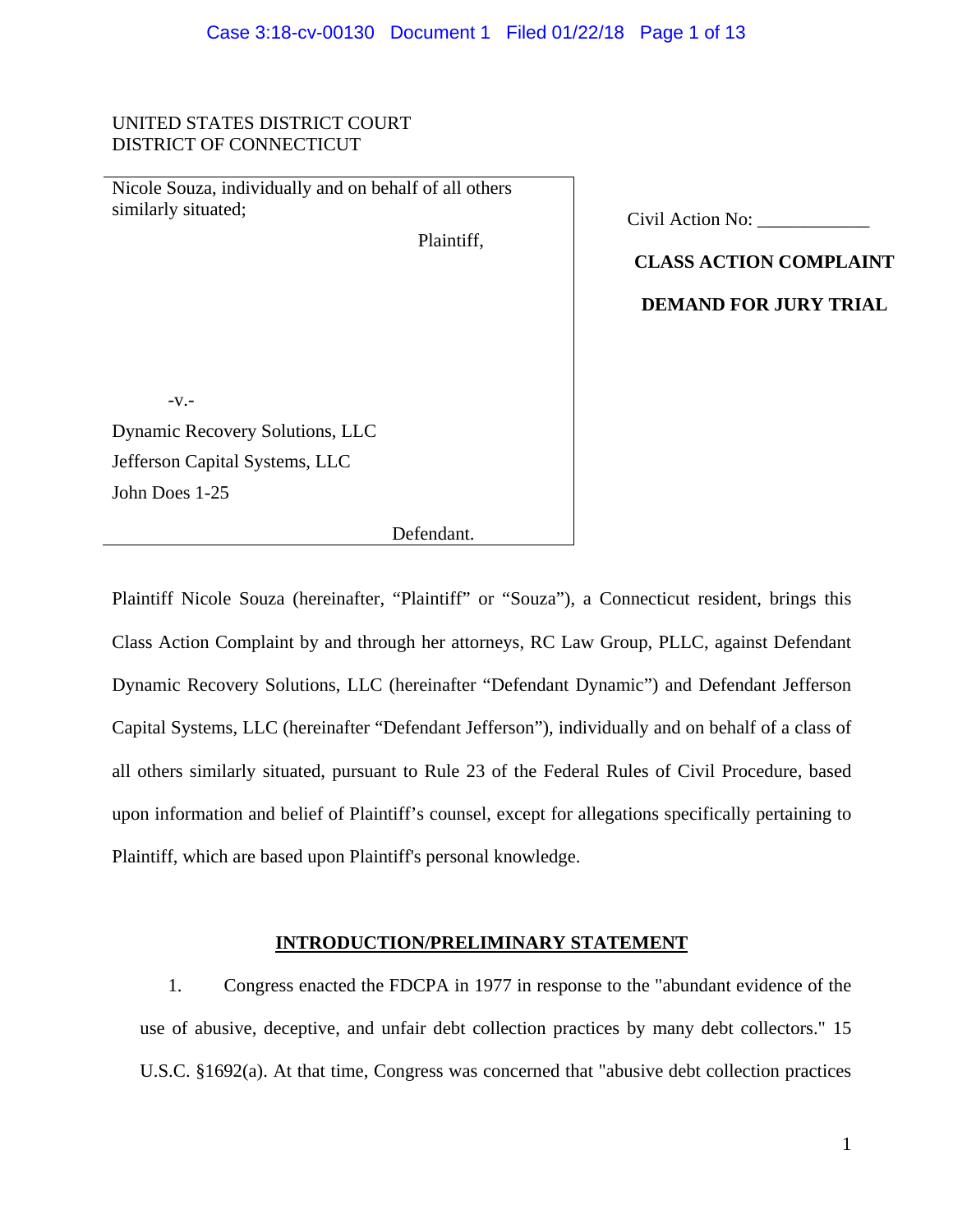#### Case 3:18-cv-00130 Document 1 Filed 01/22/18 Page 2 of 13

contribute to the number of personal bankruptcies, to material instability, to the loss of jobs, and to invasions of individual privacy." *Id.* Congress concluded that "existing laws...[we]re inadequate to protect consumers," and that "'the effective collection of debts" does not require "misrepresentation or other abusive debt collection practices." 15 U.S.C. §§ 1692(b) & (c).

2. Congress explained that the purpose of the Act was not only to eliminate abusive debt collection practices, but also to "insure that those debt collectors who refrain from using abusive debt collection practices are not competitively disadvantaged." Id. § 1692(e). "After determining that the existing consumer protection laws ·were inadequate." Id. § l692(b), Congress gave consumers a private cause of action against debt collectors who fail to comply with the Act. Id. § 1692k.

#### **JURISDICTION AND VENUE**

3. The Court has jurisdiction over this class action pursuant to 28 U.S.C. § 1331, 15 U.S.C. § 1692 et. seq. and 28 U.S.C. § 2201. If applicable, the Court also has pendant jurisdiction over the State law claims in this action pursuant to  $28 \text{ U.S.C. }$  § 1367(a).

4. Venue is proper in this judicial district pursuant to 28 U.S.C. § 1391(b)(2).

#### **NATURE OF THE ACTION**

5. Plaintiff brings this class action on behalf of a class of Connecticut consumers under §1692 et seq. of Title 15 of the United States Code, commonly referred to as the Fair Debt Collections Practices Act ("FDCPA"), and

6. Plaintiff is seeking damages and declaratory and injunctive relief.

#### **PARTIES**

7. Plaintiff is a resident of the State of Connecticut, County of New Haven, residing at 4 6th Street, Ansonia, CT 06401.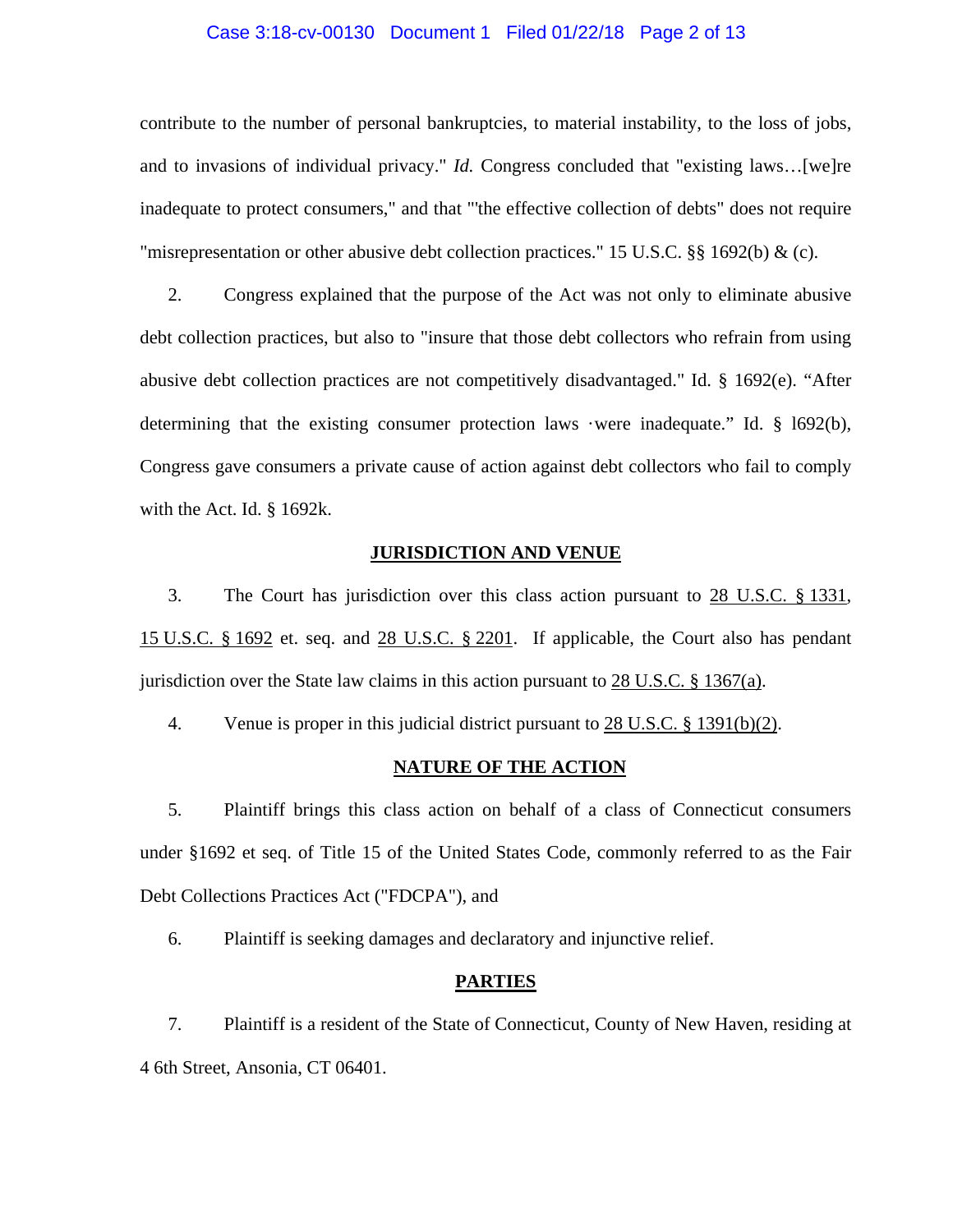#### Case 3:18-cv-00130 Document 1 Filed 01/22/18 Page 3 of 13

8. Defendant Dynamic Recovery Solutions, LLC is a "debt collector" as the phrase is defined in 15 U.S.C. § 1692(a)(6) and used in the FDCPA with an address at 135 Interstate Boulevard, Suite 6, Greenville, SC 29615.

9. Upon information and belief, Defendant Dynamic is a company that uses the mail, telephone, and facsimile and regularly engages in business the principal purpose of which is to attempt to collect debts alleged to be due another.

10. Defendant Dynamic is a "debt collector," as defined under the FDCPA under 15 U.S.C. § 1692a(6).

11. Defendant Jefferson Capital Systems, LLC is a "debt collector" as the phrase is defined in 15 U.S.C.  $\S$  1692(a)(6) and used in the FDCPA with an address at 16 McLeland Road, St. Cloud, MN 56303.

12. Upon information and belief, Defendant Jefferson is a company that uses the mail, telephone, and facsimile and regularly engages in business the principal purpose of which is to attempt to collect debts alleged to be due another.

13. Defendant Jefferson is a "debt collector," as defined under the FDCPA under 15 U.S.C. § 1692a(6).

14. John Does l-25, are fictitious names of individuals and businesses alleged for the purpose of substituting names of Defendants whose identities will be disclosed in discovery and should be made parties to this action.

#### **CLASS ALLEGATIONS**

15. Plaintiffs bring this claim on behalf of the following case, pursuant to Fed. R. Civ. P. 23(a) and 23(b)(3).

16. The Class consists of:

a. all individuals with addresses in the State of Connecticut;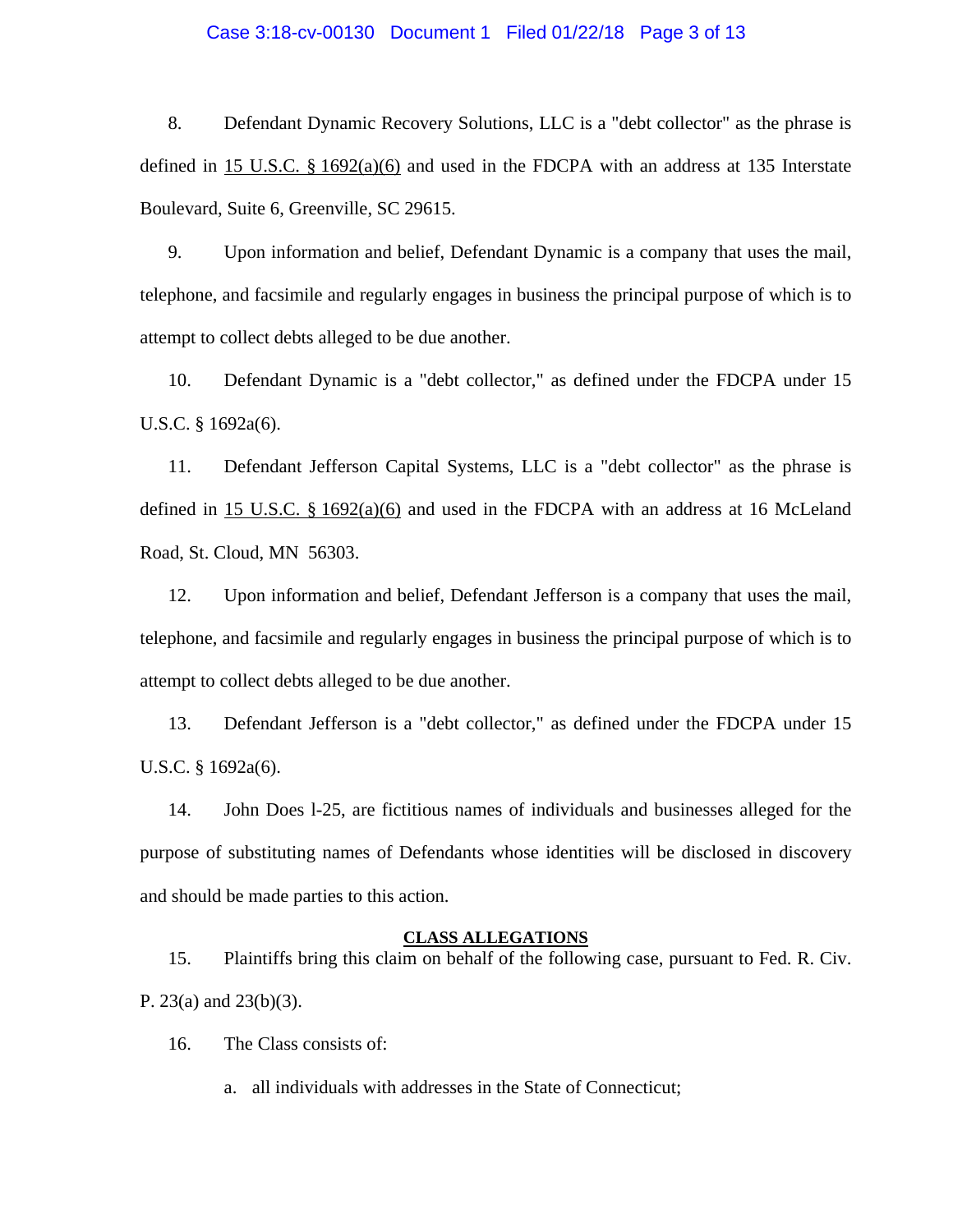- b. to whom Defendant Dynamic Recovery Solutions, LLC sent an initial collection letter attempting to collect a consumer debt;
- c. whose letter states that Jefferson Capital Systems will not sue the consumer;
- d. without clearly stating that the consumer could no longer be sued by any party;
- e. Additionally the letter, fails to disclose that the previously-lapsed statute of limitations to file a lawsuit to collect the debt will recommence upon payment;
- f. which letter was sent on or after a date one (1) year prior to the filing of this action and on or before a date twenty-one (2l) days after the filing of this action.

17. The identities of all class members are readily ascertainable from the records of Defendants and those companies and entities on whose behalf they attempt to collect and/or have purchased debts.

18. Excluded from the Plaintiff Classes are the Defendants and all officer, members, partners, managers, directors and employees of the Defendants and their respective immediate families, and legal counsel for all parties to this action, and all members of their immediate families.

19. There are questions of law and fact common to the Plaintiff Classes, which common issues predominate over any issues involving only individual class members. The principal issue is whether the Defendants' written communications to consumers, in the forms attached as Exhibits A, violate 15 U.S.C. §§ l692e and 1692g.

20. The Plaintiffs' claims are typical of the class members, as all are based upon the same facts and legal theories. The Plaintiffs will fairly and adequately protect the interests of the Plaintiff Classes defined in this complaint. The Plaintiffs have retained counsel with experience in handling consumer lawsuits, complex legal issues, and class actions, and neither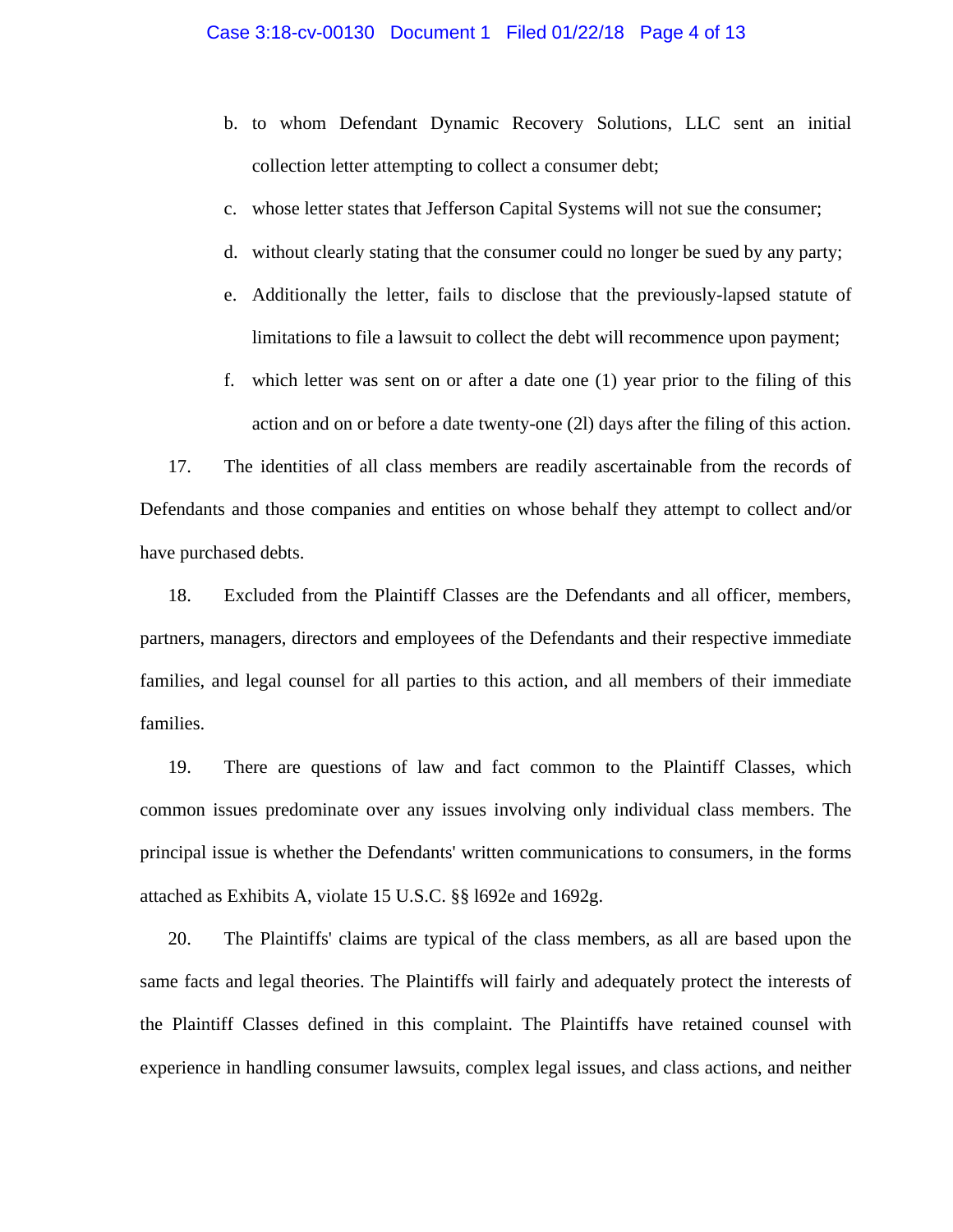#### Case 3:18-cv-00130 Document 1 Filed 01/22/18 Page 5 of 13

the Plaintiffs nor their attorneys have any interests, which might cause them not to vigorously pursue this action.

21. This action has been brought, and may properly be maintained, as a class action pursuant to the provisions of Rule 23 of the Federal Rules of Civil Procedure because there is a well-defined community interest in the litigation:

- a. **Numerosity:** The Plaintiffs are informed and believe, and on that basis allege, that the Plaintiff Classes defined above are so numerous that joinder of all members would be impractical.
- b. **Common Questions Predominate:** Common questions of law and fact exist as to all members of the Plaintiff Classes and those questions predominance over any questions or issues involving only individual class members. The principal issue is \whether the Defendants' written communications to consumers, in the forms attached as Exhibit A violate 15 USC §l692e and §1692g.
- c. **Typicality:** The Plaintiffs' claims are typical of the claims of the class members. The Plaintiffs and all members of the Plaintiff Classes have claims arising out of the Defendants' common uniform course of conduct complained of herein.
- d. **Adequacy:** The Plaintiffs will fairly and adequately protect the interests of the class members insofar as Plaintiffs have no interests that are adverse to the absent class members. The Plaintiffs are committed to vigorously litigating this matter. Plaintiffs have also retained counsel experienced in handling consumer lawsuits, complex legal issues, and class actions. Neither the Plaintiffs nor their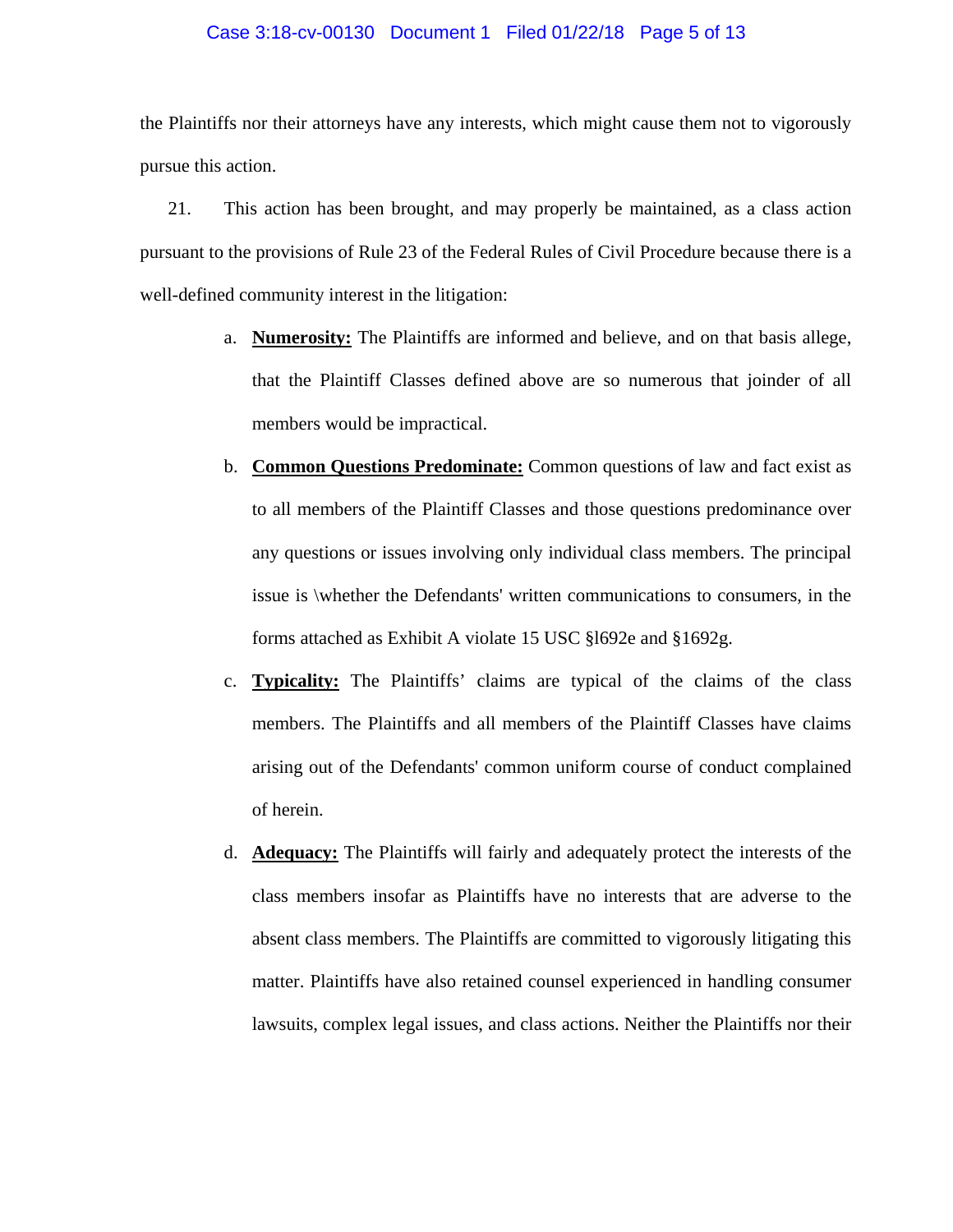#### Case 3:18-cv-00130 Document 1 Filed 01/22/18 Page 6 of 13

counsel have any interests which might cause them not to vigorously pursue the instant class action lawsuit.

e. **Superiority:** A class action is superior to the other available means for the fair and efficient adjudication of this controversy because individual joinder of all members would be impracticable. Class action treatment will permit a large number of similarly situated persons to prosecute their common claims in a single forum efficiently and without unnecessary duplication of effort and expense that individual actions would engender.

22. Certification of a class under Rule 23(b)(3) of the Federal Rules of Civil Procedure is also appropriate in that the questions of law and fact common to members of the Plaintiff Classes predominate over any questions affecting an individual member, and a class action is superior to other available methods for the fair and efficient adjudication of the controversy.

23. Depending on the outcome of further investigation and discovery, Plaintiffs may, at the time of class certification motion, seek to certify a class(es) only as to particular issues pursuant to Fed. R. Civ. P.  $23(c)(4)$ .

#### **FACTUAL ALLEGATIONS**

24. Plaintiff repeats, reiterates and incorporates the allegations contained in paragraphs numbered above herein with the same force and effect as if the same were set forth at length herein.

25. Some time prior to January 25, 2017, an obligation was allegedly incurred to Meta Bank by the Plaintiff.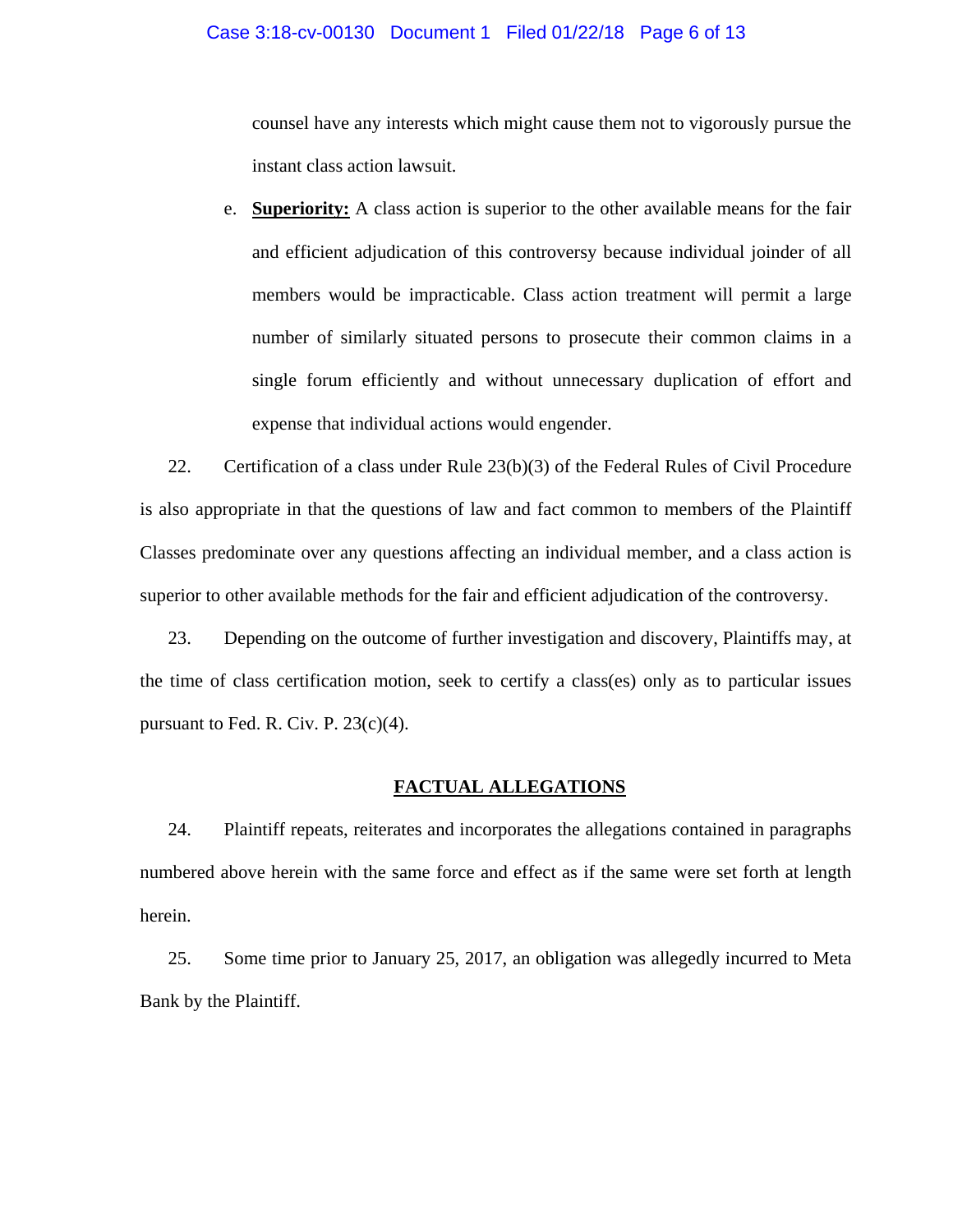#### Case 3:18-cv-00130 Document 1 Filed 01/22/18 Page 7 of 13

26. The Reward660 Visa Meta Bank obligation arose out of transactions in which money, property, insurance or services, which are the subject of the transaction, are primarily for personal, family or household purposes.

27. The alleged Reward660 Visa Meta Bank obligation is a "debt" as defined by 15 U.S.C.§ 1692a(5).

28. Due to her financial constraints, Plaintiff could not pay the alleged debt, and it went into default.

29. Sometime thereafter, Defendant Jefferson purportedly purchased the alleged debt.

30. Defendant Jefferson is a "debt collector" as defined in 15 U.S.C. § 1692a(6) of the FDCPA.

31. Defendant Jefferson, a subsequent owner of the Reward660 Visa Meta Bank debt, contracted the Defendant Dynamic to collect the alleged debt.

32. Defendant Dynamic collects and attempts to collect debts incurred or alleged to have been incurred for personal, family or household purposes on behalf of creditors using the United States Postal Services, telephone and internet.

33. Defendant Dynamic is a "debt collector" as defined in 15 U.S.C. § 1692a(6) of the FDCPA.

#### *Violation I – January 25, 2017 Collection Letter*

34. On or about January 25, 2017, Defendant Dynamic sent the Plaintiff an initial contact notice (the "Letter") regarding the alleged debt owed to Defendant Jefferson. **See Exhibit A**.

35. When a debt collector solicits payment from a consumer, it must, within five days of an initial communication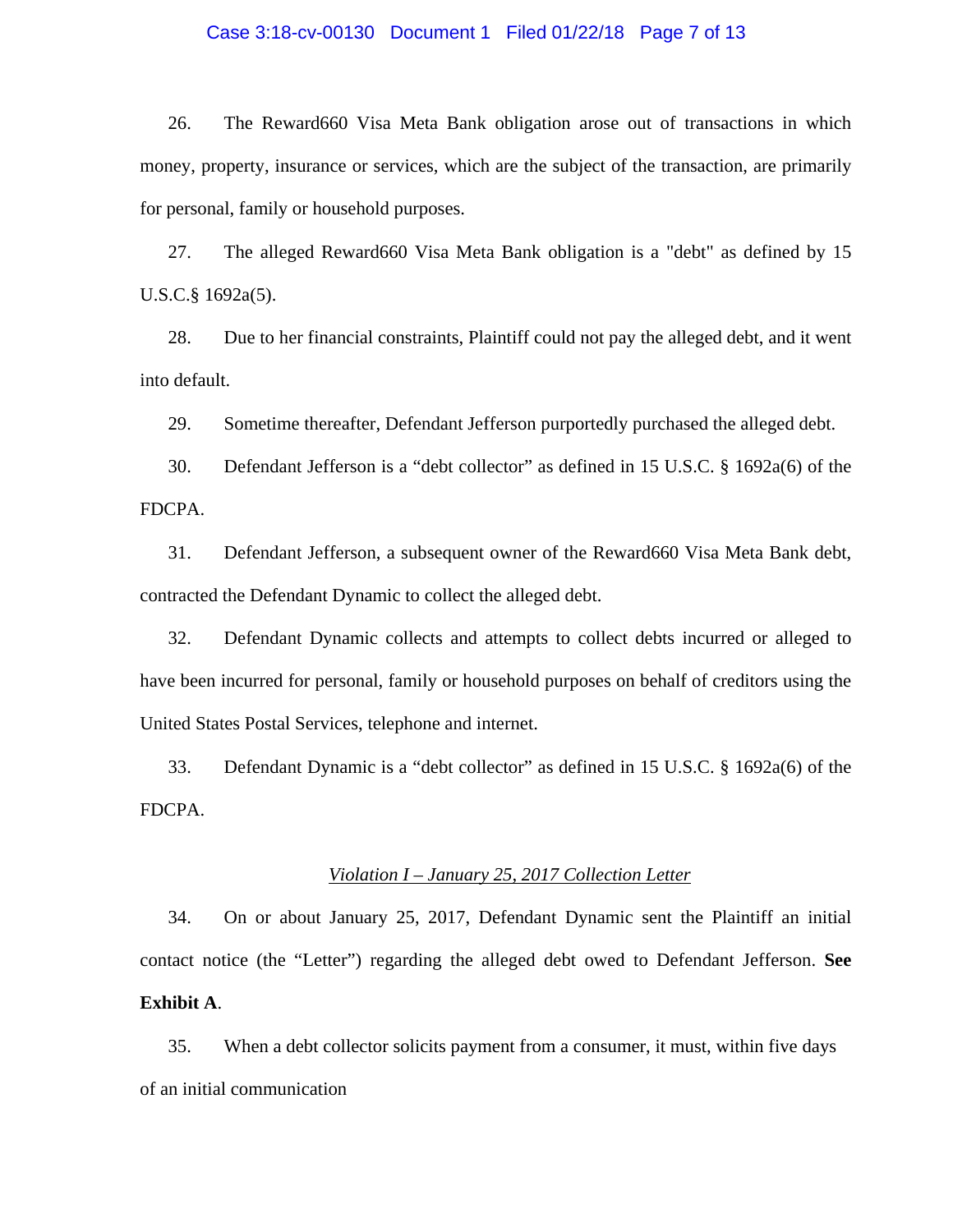(1) the amount of the debt;

(2) the name of the creditor to whom the debt is owed;

(3) a statement that unless the consumer, within thirty days after receipt of the notice, disputes the validity of the debt, or any portion thereof, the debt will be assumed to be valid by the debt collector;

(4) a statement that if the consumer notifies the debt collector in writing within the thirty-day period that the debt, or any portion thereof, is disputed, the debt collector will obtain verification of the debt or a copy of the judgment against the consumer and a copy of such verification or judgment will be mailed to the consumer by the debt collector; and

(5) a statement that, upon the consumer's written request within the thirty-day period, the debt collector will provide the consumer with the name and address of the original creditor, if different from the current creditor. 15 U.S.C.  $\S$  1692g(a).

36. The FDCPA further provides that ''if the consumer notifies the debt collector in writing within the thirty day period . . . that the debt, or any portion thereof, is disputed . . . the debt collector shall cease collection . . . until the debt collector obtains verification of the debt . . . and a copy of such verification is mailed to the consumer by the debt collector.'' 15 U.S.C. § 1692g(b).

37. Although a collection letter may track the statutory language, ''the collector nevertheless violates the Act if it conveys that information in a confusing or contradictory fashion so as to cloud the required message with uncertainty." Russell v. EQUIFAX A.R.S., 74 F.3d 30, 35 (2d Cir. 1996) (''It is not enough for a debt collection agency to simply include the proper debt validation notice in a mailing to a consumer-- Congress intended that such notice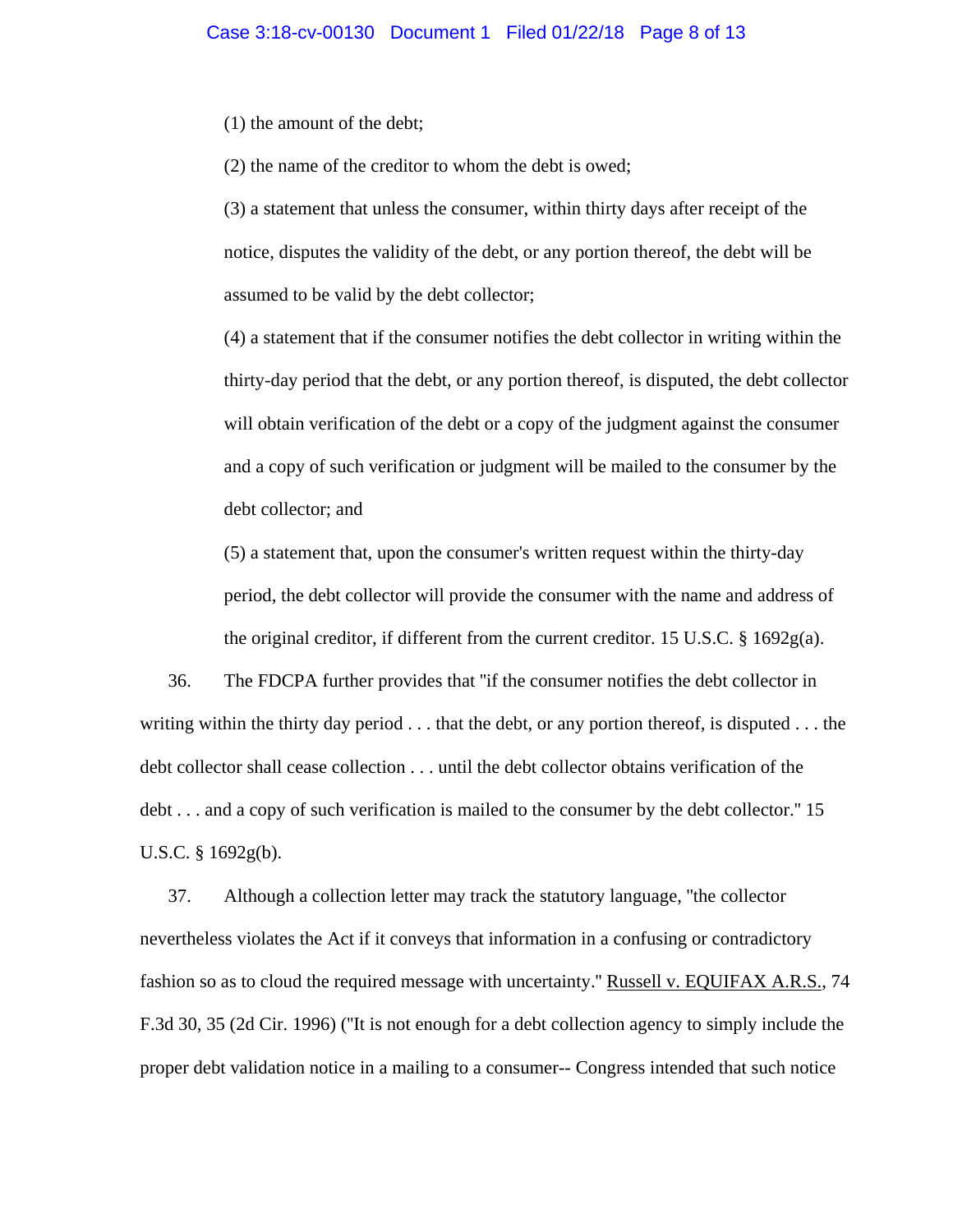#### Case 3:18-cv-00130 Document 1 Filed 01/22/18 Page 9 of 13

be clearly conveyed.''). Put differently, a notice containing ''language that 'overshadows or contradicts' other language informing a consumer of her rights . . . violates the Act.'' Russell, 74 F.3d at 34.

38. The very bottom of the Collection Letter stated in part: "Connecticut Residents: The law limits how long you can be sued on a debt. Because of the age of your debt, Jefferson Capital Systems, LLC will not sue you for it"

39. The alleged debt is time-barred, meaning that Defendant Jefferson cannot sue Plaintiff.

40. The Letter implies that Defendant Jefferson has chosen not to sue ("will not sue you"), instead of the true fact that neither Defendant Jefferson nor any subsequent creditor/collector can file a lawsuit.

41. The statement contained in Defendant Dynamic's letter is materially deceptive to the unsophisticated consumer, who would believe that Defendant Jefferson or a subsequent creditor has the option to change its mind should it not pay the alleged debt.

42. Moreover, the Collection Letter is completely silent as to the rights of the debt collector, Defendant Dynamic, to file a lawsuit against the consumer.

43. Finally, the Collection Letter is materially deceptive as it fails to disclose that the previously-lapsed statute of limitations to file a lawsuit to collect the debt will recommence upon payment by Plaintiff.

44. These deceptive and misleading statements and material omissions by both Defendant Jefferson and Defendant Dynamic overshadow the ''g-notice'' language contained in the letter, since it fails to clearly state the legal status of the debt and potential ramifications for not paying.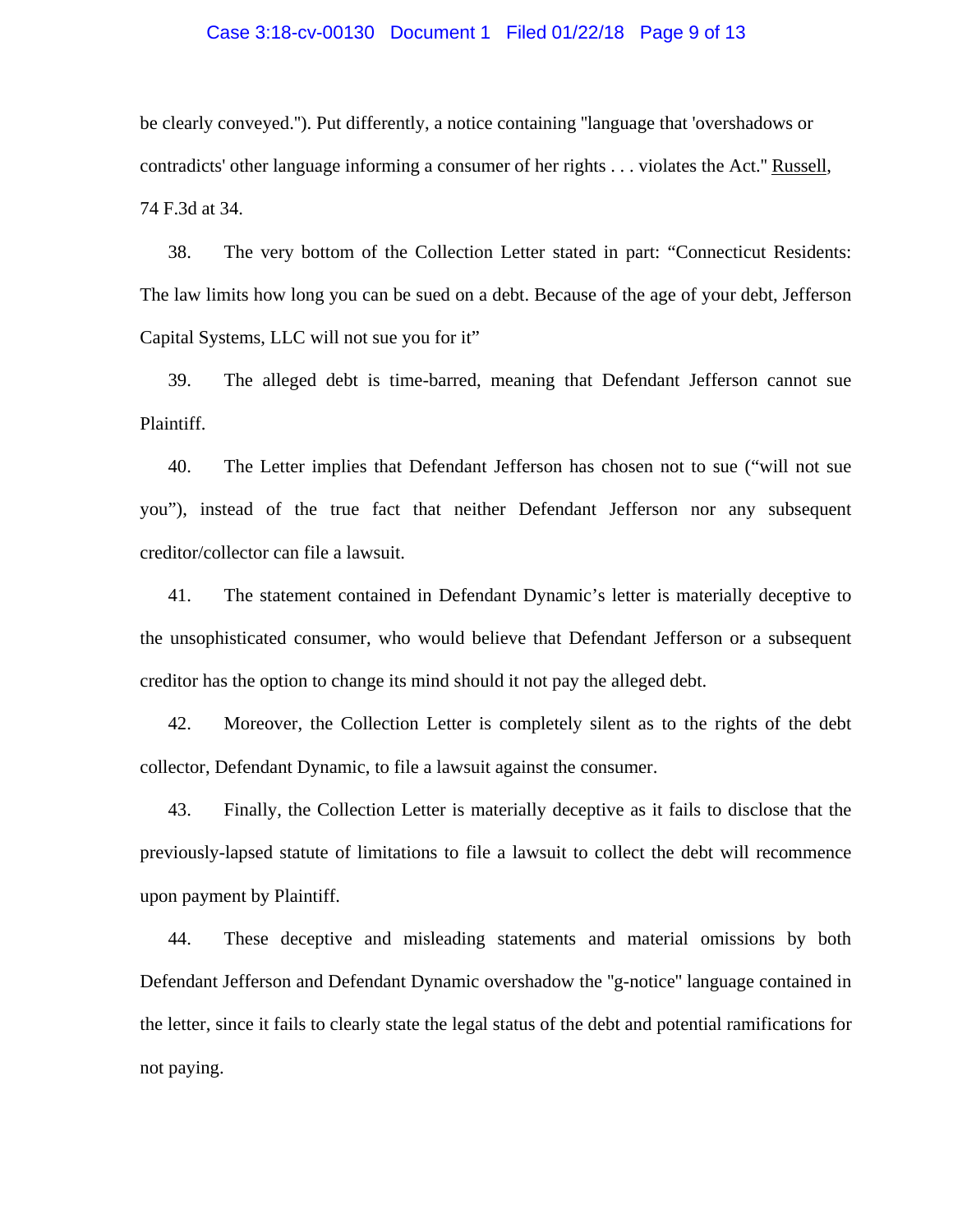#### Case 3:18-cv-00130 Document 1 Filed 01/22/18 Page 10 of 13

45. Furthermore, Defendants made deceptive and misleading representations when they communicated to Plaintiff that Defendant Jefferson was opting not to sue Plaintiff, when in fact, it was not permitted to sue as a matter of law, in violation of 15 U.S.C. §§1692e, 1692e(2) and 1692e(10).

46. As a result of Defendant's deceptive, misleading and unfair debt collection practices, Plaintiff has been damaged.

### **COUNT I VIOLATIONS OF THE FAIR DEBT COLLECTION PRACTICES ACT 15 U.S.C. §1692e**  *et seq.*

47. Plaintiff repeats, reiterates and incorporates the allegations contained in paragraphs above herein with the same force and effect as if the same were set forth at length herein.

48. Defendant's debt collection efforts attempted and/or directed towards the Plaintiff violated various provisions of the FDCPA, including but not limited to 15 U.S.C. § 1692e.

49. Pursuant to 15 U.S.C. §1692e, a debt collector may not use any false, deceptive, or misleading representation or means in connection with the collection of any debt.

50. Defendants made deceptive and misleading representations when they communicated to Plaintiff that Defendant Jefferson was choosing not to sue Plaintiff, when in fact, it was not permitted to sue as a matter of law, in violation of 15 U.S.C. §§1692e, 1692e(2) and 1692e(10).

51. By reason thereof, Defendant is liable to Plaintiff for judgment that Defendant's conduct violated Section 1692e et seq. of the FDCPA, actual damages, statutory damages, costs and attorneys' fees.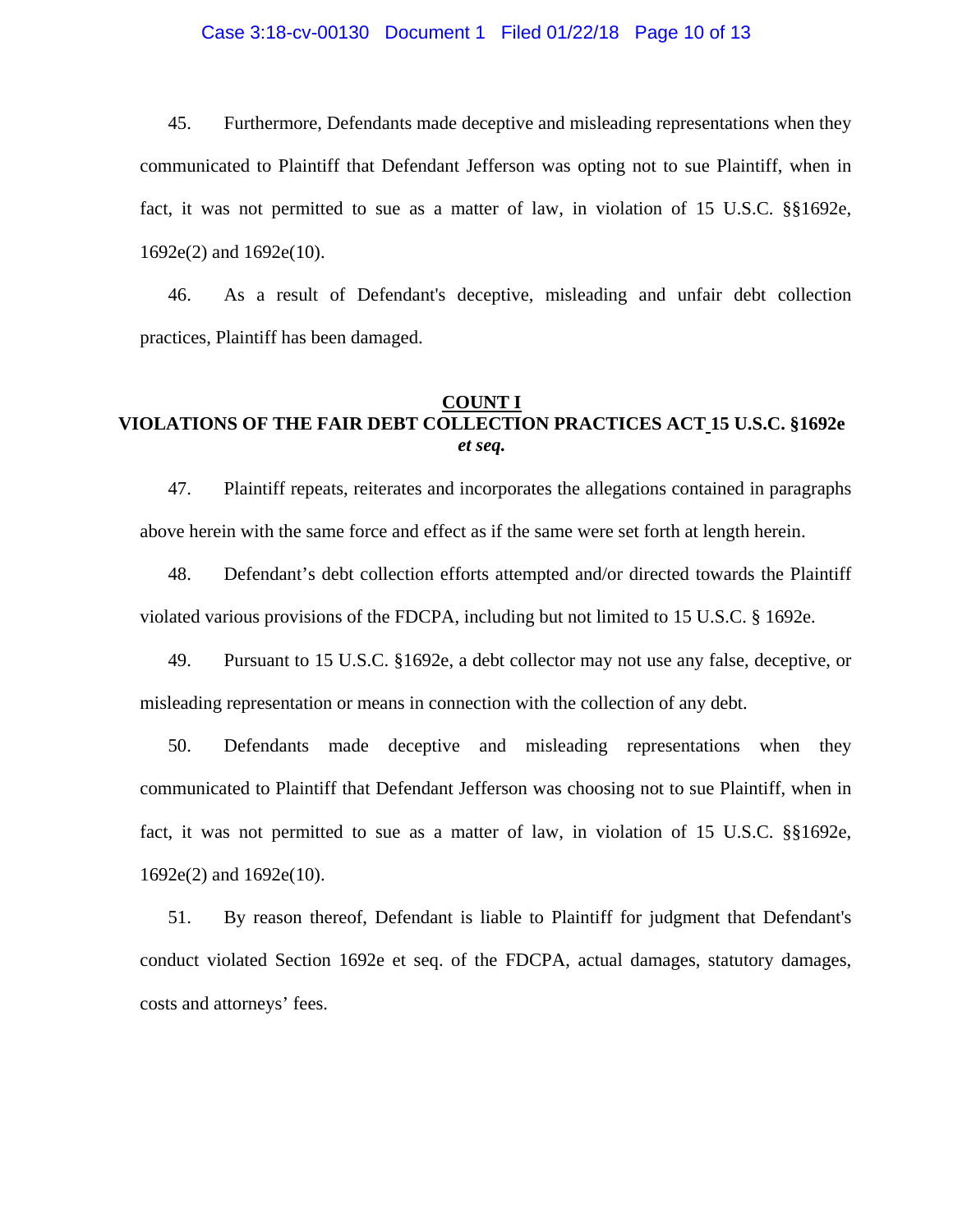#### **COUNT II VIOLATIONS OF THE FAIR DEBT COLLECTION PRACTICES ACT 15 U.S.C. §1692g** *et seq.*

52. Plaintiff repeats, reiterates and incorporates the allegations contained in paragraphs above herein with the same force and effect as if the same were set forth at length herein.

53. Defendant's debt collection efforts attempted and/or directed towards the Plaintiff violated various provisions of the FDCPA, including but not limited to 15 U.S.C. § 1692g.

54. Pursuant to 15 USC §1692g, a debt collector:

Within five days after the initial communication with a consumer in connection with the collection of any debt, a debt collector shall, unless the following information is contained in the initial communication or the consumer has paid the debt, send the consumer a written notice containing –

- 1. The amount of the debt;
- 2. The name of the creditor to whom the debt is owed;
- 3. A statement that unless the consumer, within thirty days after receipt of the notice, disputes the validity of the debt, or any portion thereof, the debt will be assumed to be valid by the debt-collector;
- 4. A statement that the consumer notifies the debt collector in writing within thirty-day period that the debt, or any portion thereof, is disputed, the debt collector will obtain verification of the debt or a copy of a judgment against the consumer and a copy of such verification or judgment will be mailed to the consumer by the debt collector; and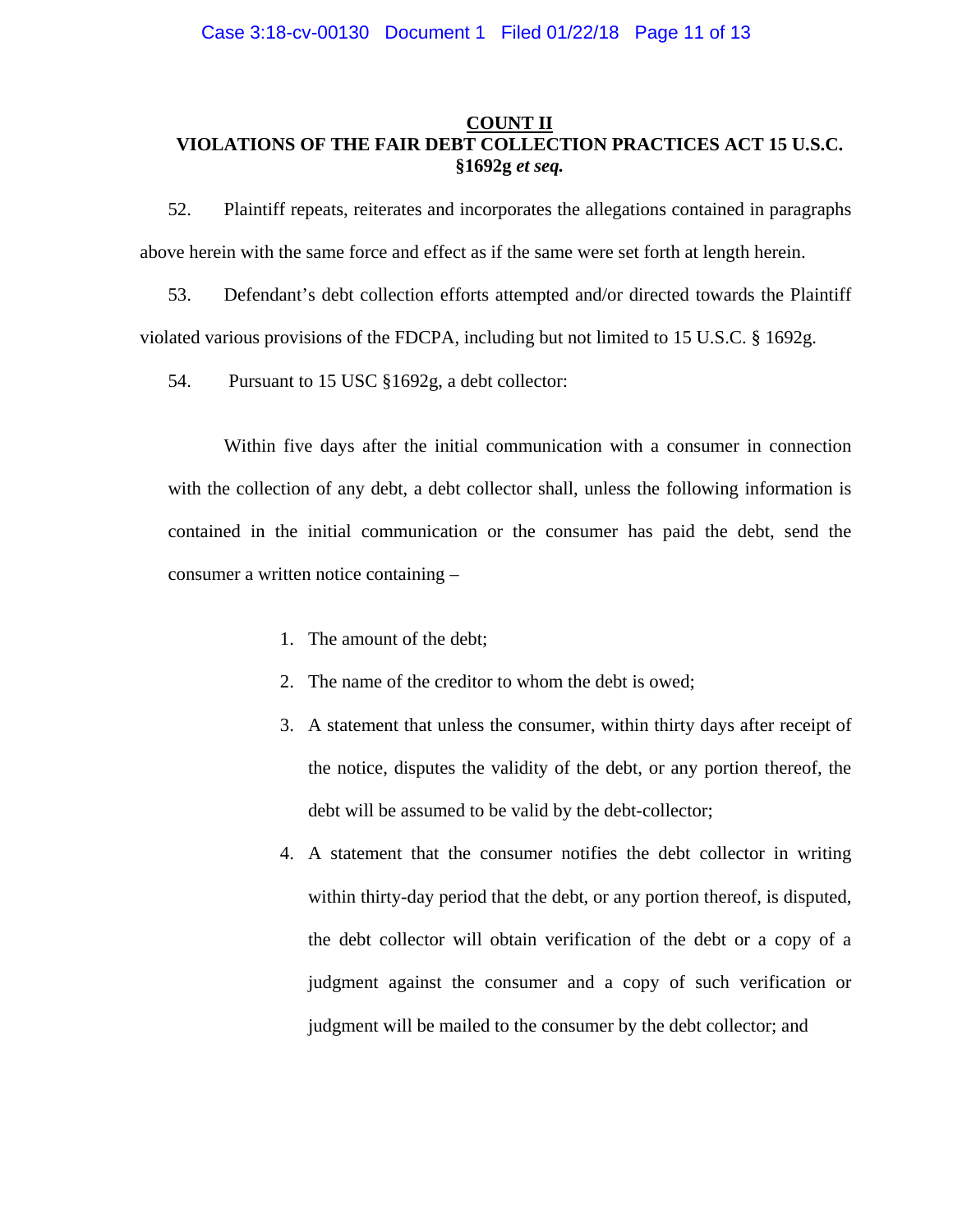5. A statement that, upon the consumer's written request within the thirtyday period, the debt collector will provide the consumer with the name and address of the original creditor, if different from the current creditor.

55. Defendant violated 15 U.S.C. §1692g by failing to clearly and adequately inform the consumer as to the true legal status of the debt and potential ramifications resulting from non-payment.

56. Such a material omission overshadows the ''g-notice'' contained in the letter.

57. By reason thereof, Defendant is liable to Plaintiff for judgment that Defendant's conduct violated Section 1692g et seq. of the FDCPA, actual damages, statutory damages, costs and attorneys' fees.

#### **DEMAND FOR TRIAL BY JURY**

58. Pursuant to Rule 38 of the Federal Rules of Civil Procedure, Plaintiff hereby requests a trial by jury on all issues so triable.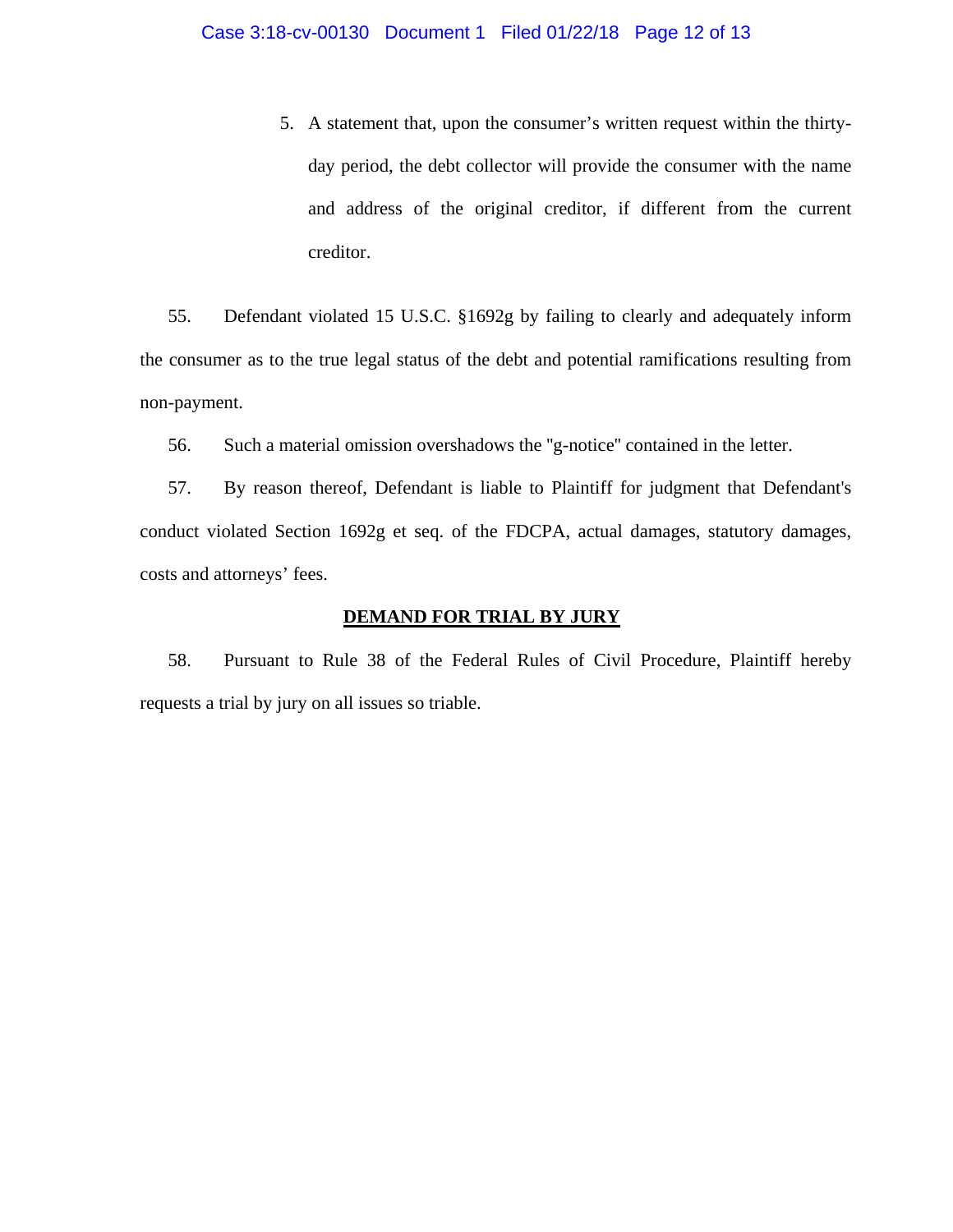#### **PRAYER FOR RELIEF**

**WHEREFORE**, Plaintiff Nicole Souza, individually and on behalf of all others similarly situated, demands judgment from Defendant Dynamic Recovery Solutions, LLC and Defendant Jefferson Capital Systems, LLC, as follows:

1. Declaring that this action is properly maintainable as a Class Action and certifying Plaintiff as Class representative, and Yaakov Saks, Esq. as Class Counsel;

- 2. Awarding Plaintiff and the Class statutory damages;
- 3. Awarding Plaintiff and the Class actual damages;

4. Awarding Plaintiff costs of this Action, including reasonable attorneys' fees and expenses;

5. Awarding pre-judgment interest and post-judgment interest; and

6. Awarding Plaintiff and the Class such other and further relief as this Court may deem just and proper.

Dated: Hackensack, New Jersey January 22, 2018

/s/ *Yaakov Saks*

 By: Yaakov Saks Bar ID: CT30021

**RC Law Group, PLLC**  285 Passaic Street Hackensack, NJ 07601 Phone: (201) 282-6500 Fax: (201) 282-6501 *Attorneys For Plaintiff*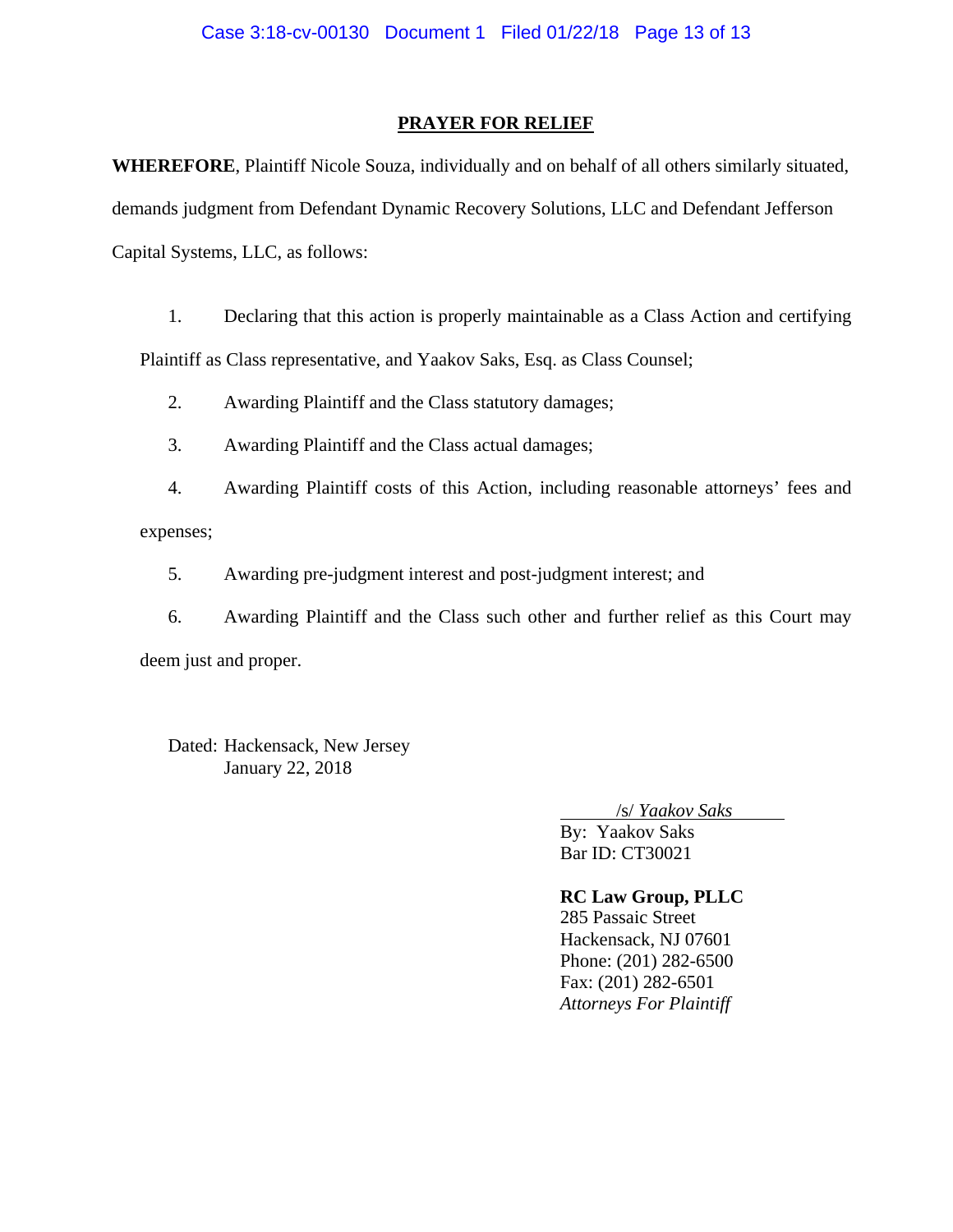## IS 44 (Rev. 06/17) **Case 3:18-cv-001<del>30</del> \Ppcument 1-2 SHEET** 01/22/18 Page 1 of 2

The JS 44 civil cover sheet and the information contained herein neither replace nor supplement the filing and service of pleadings or other papers as required by law, except as provided by local rules of court. This form,

| I. (a) PLAINTIFFS                                                                                                                          |                                                                  |                                                           | <b>DEFENDANTS</b>                                                                                                                               |                                                                                                                             |                                                 |                                                                 |                                                                            |                                        |                        |  |
|--------------------------------------------------------------------------------------------------------------------------------------------|------------------------------------------------------------------|-----------------------------------------------------------|-------------------------------------------------------------------------------------------------------------------------------------------------|-----------------------------------------------------------------------------------------------------------------------------|-------------------------------------------------|-----------------------------------------------------------------|----------------------------------------------------------------------------|----------------------------------------|------------------------|--|
| Nicole Souza, individually and on behalf of all others similarly situated;                                                                 |                                                                  |                                                           |                                                                                                                                                 | Dynamic Recovery Solutions, LLC; Jefferson Capital Systems, LLC;<br>John Does 1-25                                          |                                                 |                                                                 |                                                                            |                                        |                        |  |
| New Haven<br>(b) County of Residence of First Listed Plaintiff                                                                             |                                                                  |                                                           |                                                                                                                                                 | County of Residence of First Listed Defendant                                                                               |                                                 |                                                                 |                                                                            |                                        |                        |  |
| (EXCEPT IN U.S. PLAINTIFF CASES)                                                                                                           |                                                                  |                                                           |                                                                                                                                                 | (IN U.S. PLAINTIFF CASES ONLY)<br>IN LAND CONDEMNATION CASES, USE THE LOCATION OF                                           |                                                 |                                                                 |                                                                            |                                        |                        |  |
|                                                                                                                                            |                                                                  |                                                           |                                                                                                                                                 | NOTE:<br>THE TRACT OF LAND INVOLVED.                                                                                        |                                                 |                                                                 |                                                                            |                                        |                        |  |
| (c) Attorneys (Firm Name, Address, and Telephone Number)<br>RC Law Group PLLC<br>285 Passaic Street, Hackensack, NJ, 07601<br>201-282-6500 |                                                                  |                                                           |                                                                                                                                                 | Attorneys (If Known)                                                                                                        |                                                 |                                                                 |                                                                            |                                        |                        |  |
|                                                                                                                                            |                                                                  |                                                           |                                                                                                                                                 |                                                                                                                             |                                                 |                                                                 |                                                                            |                                        |                        |  |
| <b>II. BASIS OF JURISDICTION</b> (Place an "X" in One Box Only)                                                                            |                                                                  |                                                           | <b>III. CITIZENSHIP OF PRINCIPAL PARTIES</b> (Place an "X" in One Box for Plaintiff<br>(For Diversity Cases Only)                               |                                                                                                                             |                                                 | and One Box for Defendant)                                      |                                                                            |                                        |                        |  |
| $\Box$ 1 U.S. Government<br>Plaintiff                                                                                                      | 25 3 Federal Question<br>(U.S. Government Not a Party)           |                                                           |                                                                                                                                                 | <b>PTF</b><br>Citizen of This State<br>$\Box$ 1                                                                             | <b>DEF</b><br>$\Box$ 1                          | Incorporated or Principal Place<br>of Business In This State    |                                                                            | <b>PTF</b><br>$\Box$ 4                 | <b>DEF</b><br>$\Box$ 4 |  |
| $\Box$ 2 U.S. Government<br>$\Box$ 4 Diversity<br>Defendant<br>(Indicate Citizenship of Parties in Item III)                               |                                                                  |                                                           | Citizen of Another State<br>$\Box$ 2<br>$\Box$ 2<br>Incorporated and Principal Place<br>$\Box$ 5<br>$\square$ 5<br>of Business In Another State |                                                                                                                             |                                                 |                                                                 |                                                                            |                                        |                        |  |
|                                                                                                                                            |                                                                  |                                                           | <b>1</b> 3 Foreign Nation<br>Citizen or Subject of a<br>$\Box$ 3<br>$\Box$ 6<br>$\square$ 6<br>Foreign Country                                  |                                                                                                                             |                                                 |                                                                 |                                                                            |                                        |                        |  |
| <b>IV. NATURE OF SUIT</b> (Place an "X" in One Box Only)<br><b>CONTRACT</b>                                                                |                                                                  | <b>TORTS</b>                                              |                                                                                                                                                 | <b>FORFEITURE/PENALTY</b><br><b>BANKRUPTCY</b>                                                                              |                                                 |                                                                 | Click here for: Nature of Suit Code Descriptions.<br><b>OTHER STATUTES</b> |                                        |                        |  |
| $\Box$ 110 Insurance                                                                                                                       | PERSONAL INJURY                                                  | PERSONAL INJURY                                           |                                                                                                                                                 | 5 625 Drug Related Seizure                                                                                                  |                                                 | 158 122 Appeal 28 USC 158                                       | 7 375 False Claims Act                                                     |                                        |                        |  |
| $\Box$ 120 Marine<br>130 Miller Act                                                                                                        | $\Box$ 310 Airplane                                              | $\Box$ 365 Personal Injury -                              |                                                                                                                                                 | of Property 21 USC 881<br>$\Box$ 690 Other                                                                                  | $\Box$ 423 Withdrawal                           | 28 USC 157                                                      | $\Box$ 376 Qui Tam (31 USC)                                                |                                        |                        |  |
| $\Box$ 140 Negotiable Instrument                                                                                                           | $\Box$ 315 Airplane Product<br>Liability                         | <b>Product Liability</b><br>367 Health Care/              |                                                                                                                                                 |                                                                                                                             |                                                 |                                                                 | 3729(a)<br>$\Box$ 400 State Reapportionment                                |                                        |                        |  |
| $\Box$ 150 Recovery of Overpayment<br>& Enforcement of Judgment                                                                            | $\Box$ 320 Assault, Libel &<br>Slander                           | Pharmaceutical<br>Personal Injury                         |                                                                                                                                                 |                                                                                                                             | $\Box$ 820 Copyrights                           | <b>PROPERTY RIGHTS</b>                                          | $\Box$ 410 Antitrust<br>$\Box$ 430 Banks and Banking                       |                                        |                        |  |
| 151 Medicare Act<br>$\Box$ 152 Recovery of Defaulted                                                                                       | □ 330 Federal Employers'                                         | <b>Product Liability</b><br><b>1368</b> Asbestos Personal |                                                                                                                                                 |                                                                                                                             | □ 830 Patent                                    | 335 Patent - Abbreviated                                        | $\Box$ 450 Commerce<br>$\Box$ 460 Deportation                              |                                        |                        |  |
| <b>Student Loans</b>                                                                                                                       | Liability<br>$\square$ 340 Marine                                | <b>Injury Product</b>                                     |                                                                                                                                                 |                                                                                                                             |                                                 | New Drug Application                                            | $\Box$ 470 Racketeer Influenced and                                        |                                        |                        |  |
| (Excludes Veterans)<br>$\Box$ 153 Recovery of Overpayment                                                                                  | □ 345 Marine Product<br>Liability                                | Liability<br>PERSONAL PROPERTY                            |                                                                                                                                                 | <b>LABOR</b>                                                                                                                | □ 840 Trademark                                 | <b>SOCIAL SECURITY</b>                                          | 480 Consumer Credit                                                        | <b>Corrupt Organizations</b>           |                        |  |
| of Veteran's Benefits                                                                                                                      | □ 350 Motor Vehicle<br>□ 355 Motor Vehicle                       | 370 Other Fraud                                           |                                                                                                                                                 | 710 Fair Labor Standards                                                                                                    | $\Box$ 861 HIA (1395ff)                         |                                                                 | □ 490 Cable/Sat TV<br>$\Box$ 850 Securities/Commodities/                   |                                        |                        |  |
| $\Box$ 160 Stockholders' Suits<br>190 Other Contract                                                                                       | <b>Product Liability</b>                                         | $\Box$ 371 Truth in Lending<br>380 Other Personal         |                                                                                                                                                 | Act<br>720 Labor/Management                                                                                                 |                                                 | <b>1 862 Black Lung (923)</b><br>$\Box$ 863 DIWC/DIWW (405(g))  | Exchange                                                                   |                                        |                        |  |
| 195 Contract Product Liability<br>$\Box$ 196 Franchise                                                                                     | 360 Other Personal<br>Injury                                     | Property Damage<br>□ 385 Property Damage                  |                                                                                                                                                 | Relations<br>740 Railway Labor Act                                                                                          | □ 864 SSID Title XVI<br>$\Box$ 865 RSI (405(g)) |                                                                 | X 890 Other Statutory Actions<br>□ 891 Agricultural Acts                   |                                        |                        |  |
|                                                                                                                                            | $\Box$ 362 Personal Injury -                                     | Product Liability                                         |                                                                                                                                                 | 751 Family and Medical                                                                                                      |                                                 |                                                                 | <b>393 Environmental Matters</b><br>$\Box$ 895 Freedom of Information      |                                        |                        |  |
| <b>REAL PROPERTY</b>                                                                                                                       | <b>Medical Malpractice</b><br><b>CIVIL RIGHTS</b>                | <b>PRISONER PETITIONS</b>                                 |                                                                                                                                                 | Leave Act<br>790 Other Labor Litigation                                                                                     |                                                 | FEDERAL TAX SUITS                                               | Act                                                                        |                                        |                        |  |
| $\Box$ 210 Land Condemnation<br>220 Foreclosure                                                                                            | $\Box$ 440 Other Civil Rights<br>$\Box$ 441 Voting               | <b>Habeas Corpus:</b><br>$\Box$ 463 Alien Detainee        |                                                                                                                                                 | 791 Employee Retirement<br>Income Security Act                                                                              |                                                 | □ 870 Taxes (U.S. Plaintiff<br>or Defendant)                    | □ 896 Arbitration<br>□ 899 Administrative Procedure                        |                                        |                        |  |
| 230 Rent Lease & Ejectment                                                                                                                 | □ 442 Employment                                                 | $\Box$ 510 Motions to Vacate                              |                                                                                                                                                 |                                                                                                                             |                                                 | □ 871 IRS—Third Party                                           |                                                                            | Act/Review or Appeal of                |                        |  |
| $\Box$ 240 Torts to Land<br>$\Box$ 245 Tort Product Liability                                                                              | $\Box$ 443 Housing/<br>Accommodations                            | Sentence<br>$\Box$ 530 General                            |                                                                                                                                                 |                                                                                                                             |                                                 | 26 USC 7609                                                     | □ 950 Constitutionality of                                                 | <b>Agency Decision</b>                 |                        |  |
| 290 All Other Real Property                                                                                                                | $\Box$ 445 Amer. w/Disabilities -<br>Employment                  | 535 Death Penalty<br>Other:                               |                                                                                                                                                 | <b>IMMIGRATION</b><br>1462 Naturalization Application                                                                       |                                                 |                                                                 | <b>State Statutes</b>                                                      |                                        |                        |  |
|                                                                                                                                            | $\Box$ 446 Amer. w/Disabilities                                  | $\Box$ 540 Mandamus & Other<br>$\Box$ 550 Civil Rights    |                                                                                                                                                 | $\Box$ 465 Other Immigration<br>Actions                                                                                     |                                                 |                                                                 |                                                                            |                                        |                        |  |
|                                                                                                                                            | Other<br>448 Education                                           | 555 Prison Condition                                      |                                                                                                                                                 |                                                                                                                             |                                                 |                                                                 |                                                                            |                                        |                        |  |
|                                                                                                                                            |                                                                  | 560 Civil Detainee -<br>Conditions of                     |                                                                                                                                                 |                                                                                                                             |                                                 |                                                                 |                                                                            |                                        |                        |  |
|                                                                                                                                            |                                                                  | Confinement                                               |                                                                                                                                                 |                                                                                                                             |                                                 |                                                                 |                                                                            |                                        |                        |  |
| <b>V. ORIGIN</b> (Place an "X" in One Box Only)<br>$\boxtimes$ 1 Original<br>Proceeding                                                    | $\Box$ 2 Removed from<br>$\Box$ 3<br><b>State Court</b>          | Remanded from<br><b>Appellate Court</b>                   |                                                                                                                                                 | $\Box$ 4 Reinstated or<br>$\Box$ 5 Transferred from<br>Reopened                                                             | <b>Another District</b>                         | $\Box$ 6 Multidistrict<br>Litigation -                          |                                                                            | $\Box$ 8 Multidistrict<br>Litigation - |                        |  |
|                                                                                                                                            |                                                                  |                                                           |                                                                                                                                                 | (specify)<br>Cite the U.S. Civil Statute under which you are filing (Do not cite jurisdictional statutes unless diversity): |                                                 | Transfer                                                        |                                                                            | Direct File                            |                        |  |
| VI. CAUSE OF ACTION                                                                                                                        | 15 U.S.C. 1692 et. seq. ("FDCPA")<br>Brief description of cause: |                                                           |                                                                                                                                                 |                                                                                                                             |                                                 |                                                                 |                                                                            |                                        |                        |  |
|                                                                                                                                            |                                                                  | Improper actions regarding debt collection                |                                                                                                                                                 |                                                                                                                             |                                                 |                                                                 |                                                                            |                                        |                        |  |
| VII. REQUESTED IN<br><b>COMPLAINT:</b>                                                                                                     | ⊠<br>UNDER RULE 23, F.R.Cv.P.                                    | CHECK IF THIS IS A CLASS ACTION                           |                                                                                                                                                 | <b>DEMAND</b> \$                                                                                                            |                                                 | CHECK YES only if demanded in complaint:<br><b>JURY DEMAND:</b> | $\boxtimes$ Yes                                                            | $\square$ No                           |                        |  |
| VIII. RELATED CASE(S)                                                                                                                      |                                                                  |                                                           |                                                                                                                                                 |                                                                                                                             |                                                 |                                                                 |                                                                            |                                        |                        |  |
| IF ANY                                                                                                                                     | (See instructions):                                              | <b>JUDGE</b>                                              |                                                                                                                                                 |                                                                                                                             |                                                 | DOCKET NUMBER                                                   |                                                                            |                                        |                        |  |
| <b>DATE</b>                                                                                                                                |                                                                  | SIGNATURE OF ATTORNEY OF RECORD                           |                                                                                                                                                 |                                                                                                                             |                                                 |                                                                 |                                                                            |                                        |                        |  |
| 01/22/2018<br><b>FOR OFFICE USE ONLY</b>                                                                                                   |                                                                  | /s/ Yaakov Saks                                           |                                                                                                                                                 |                                                                                                                             |                                                 |                                                                 |                                                                            |                                        |                        |  |
| RECEIPT#                                                                                                                                   | <b>AMOUNT</b>                                                    | APPLYING IFP                                              |                                                                                                                                                 | <b>JUDGE</b>                                                                                                                |                                                 | MAG. JUDGE                                                      |                                                                            |                                        |                        |  |
| <b>Print</b>                                                                                                                               | <b>Save As</b>                                                   |                                                           |                                                                                                                                                 |                                                                                                                             |                                                 |                                                                 | <b>Reset</b>                                                               |                                        |                        |  |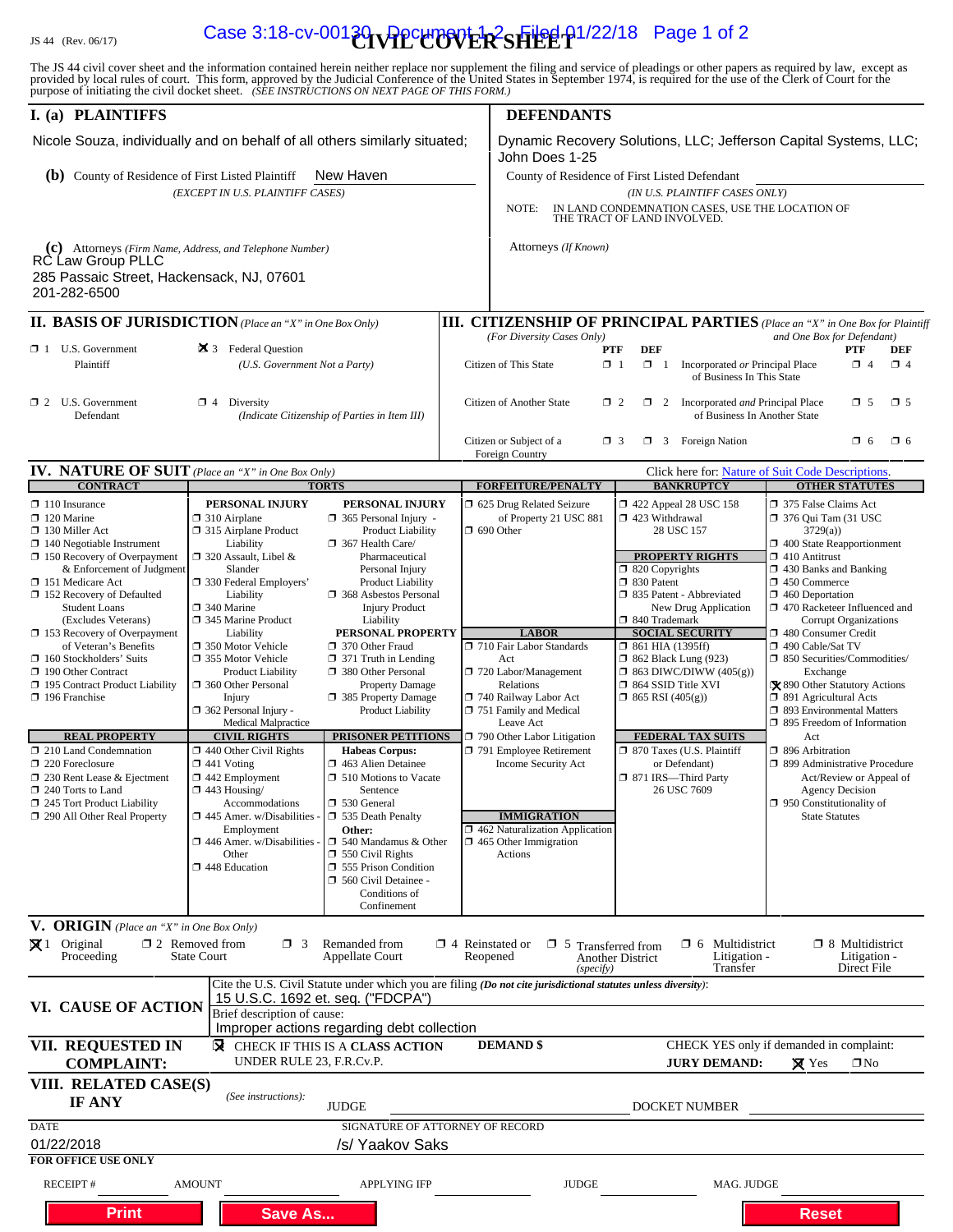#### **INSTRUCTIONS FOR ATTORNEYS COMPLETING CIVIL COVER SHEET FORM JS 44**

Authority For Civil Cover Sheet

The JS 44 civil cover sheet and the information contained herein neither replaces nor supplements the filings and service of pleading or other papers as required by law, except as provided by local rules of court. This form, approved by the Judicial Conference of the United States in September 1974, is required for the use of the Clerk of Court for the purpose of initiating the civil docket sheet. Consequently, a civil cover sheet is submitted to the Clerk of Court for each civil complaint filed. The attorney filing a case should complete the form as follows:

- **I.(a)** Plaintiffs-Defendants. Enter names (last, first, middle initial) of plaintiff and defendant. If the plaintiff or defendant is a government agency, use only the full name or standard abbreviations. If the plaintiff or defendant is an official within a government agency, identify first the agency and then the official, giving both name and title.
- **(b) County of Residence.** For each civil case filed, except U.S. plaintiff cases, enter the name of the county where the first listed plaintiff resides at the time of filing. In U.S. plaintiff cases, enter the name of the county in which the first listed defendant resides at the time of filing. (NOTE: In land condemnation cases, the county of residence of the "defendant" is the location of the tract of land involved.)
- **(c) Attorneys.** Enter the firm name, address, telephone number, and attorney of record. If there are several attorneys, list them on an attachment, noting in this section "(see attachment)".

**II. Jurisdiction.** The basis of jurisdiction is set forth under Rule 8(a), F.R.Cv.P., which requires that jurisdictions be shown in pleadings. Place an "X" in one of the boxes. If there is more than one basis of jurisdiction, precedence is given in the order shown below.

United States plaintiff. (1) Jurisdiction based on 28 U.S.C. 1345 and 1348. Suits by agencies and officers of the United States are included here. United States defendant. (2) When the plaintiff is suing the United States, its officers or agencies, place an "X" in this box.

Federal question. (3) This refers to suits under 28 U.S.C. 1331, where jurisdiction arises under the Constitution of the United States, an amendment to the Constitution, an act of Congress or a treaty of the United States. In cases where the U.S. is a party, the U.S. plaintiff or defendant code takes precedence, and box 1 or 2 should be marked.

Diversity of citizenship. (4) This refers to suits under 28 U.S.C. 1332, where parties are citizens of different states. When Box 4 is checked, the citizenship of the different parties must be checked**.** (See Section III below**; NOTE: federal question actions take precedence over diversity cases.**)

- **III. Residence (citizenship) of Principal Parties.** This section of the JS 44 is to be completed if diversity of citizenship was indicated above. Mark this section for each principal party.
- **IV. Nature of Suit.** Place an "X" in the appropriate box. If there are multiple nature of suit codes associated with the case, pick the nature of suit code that is most applicable. Click here for: Nature of Suit Code Descriptions.
- **V. Origin.** Place an "X" in one of the seven boxes.

Original Proceedings. (1) Cases which originate in the United States district courts.

Removed from State Court. (2) Proceedings initiated in state courts may be removed to the district courts under Title 28 U.S.C., Section 1441. When the petition for removal is granted, check this box.

Remanded from Appellate Court. (3) Check this box for cases remanded to the district court for further action. Use the date of remand as the filing date.

Reinstated or Reopened. (4) Check this box for cases reinstated or reopened in the district court. Use the reopening date as the filing date. Transferred from Another District. (5) For cases transferred under Title 28 U.S.C. Section 1404(a). Do not use this for within district transfers or multidistrict litigation transfers.

Multidistrict Litigation – Transfer. (6) Check this box when a multidistrict case is transferred into the district under authority of Title 28 U.S.C. Section 1407.

Multidistrict Litigation – Direct File. (8) Check this box when a multidistrict case is filed in the same district as the Master MDL docket. **PLEASE NOTE THAT THERE IS NOT AN ORIGIN CODE 7.** Origin Code 7 was used for historical records and is no longer relevant due to changes in statue.

- **VI. Cause of Action.** Report the civil statute directly related to the cause of action and give a brief description of the cause. **Do not cite jurisdictional statutes unless diversity.** Example: U.S. Civil Statute: 47 USC 553 Brief Description: Unauthorized reception of cable service
- **VII. Requested in Complaint.** Class Action. Place an "X" in this box if you are filing a class action under Rule 23, F.R.Cv.P. Demand. In this space enter the actual dollar amount being demanded or indicate other demand, such as a preliminary injunction. Jury Demand. Check the appropriate box to indicate whether or not a jury is being demanded.
- **VIII. Related Cases.** This section of the JS 44 is used to reference related pending cases, if any. If there are related pending cases, insert the docket numbers and the corresponding judge names for such cases.

**Date and Attorney Signature.** Date and sign the civil cover sheet.